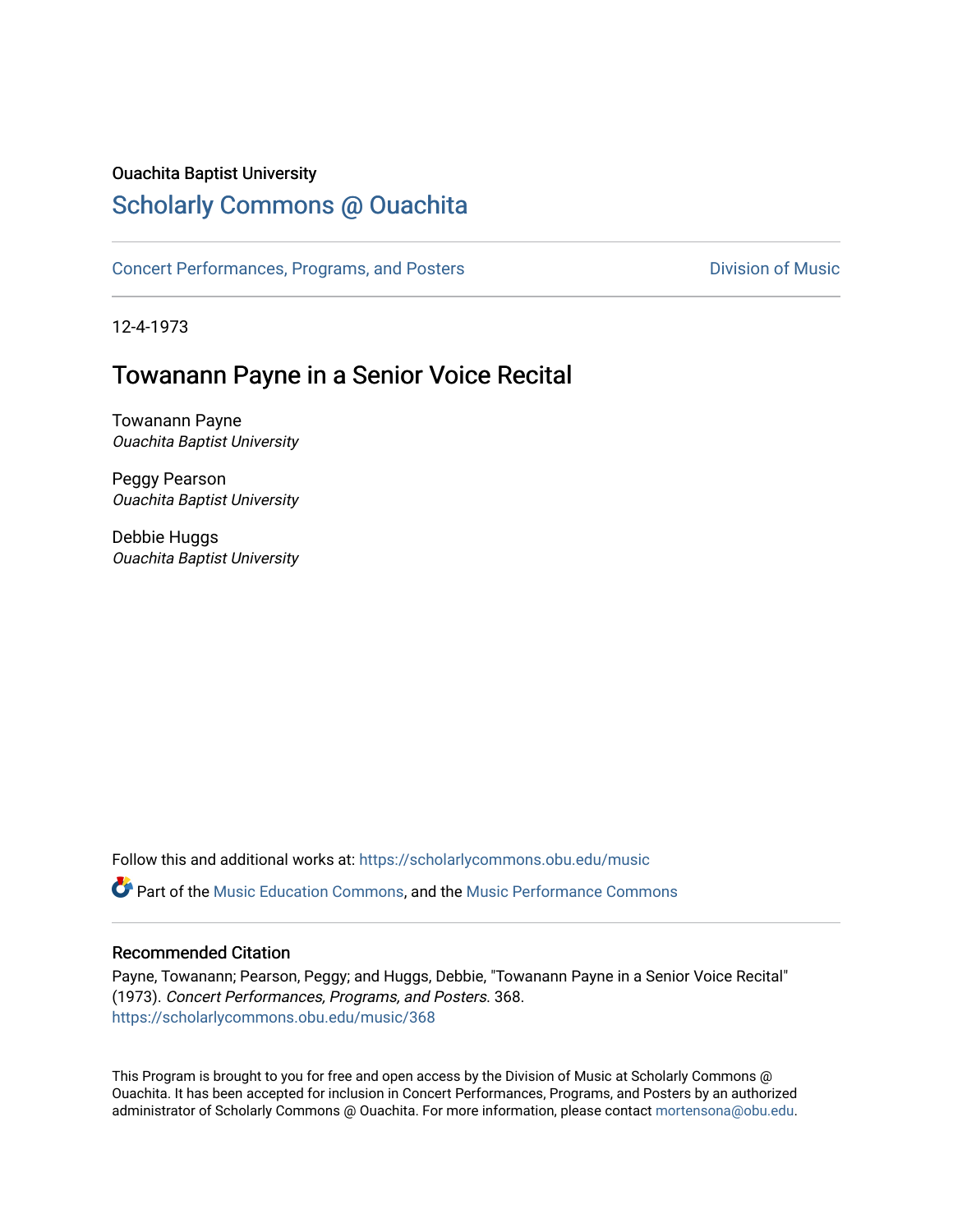## Ouachita Baptist University

School of Music

#### presents

## TOWANANN PAYNE, Soprano

assisted by

Peggy Pearson, Piano and Flute

Debbie Huggs, Clarinet

in

Senior Recital

December 4, 1973 8:00 P.M.

 $\mathcal{F}^{(1)} \rightarrow \mathcal{H}^{(1)}_{\mathcal{E}} \mathcal{F}^{(2)}_{\mathcal{E}}$ 

Mitchell Auditorium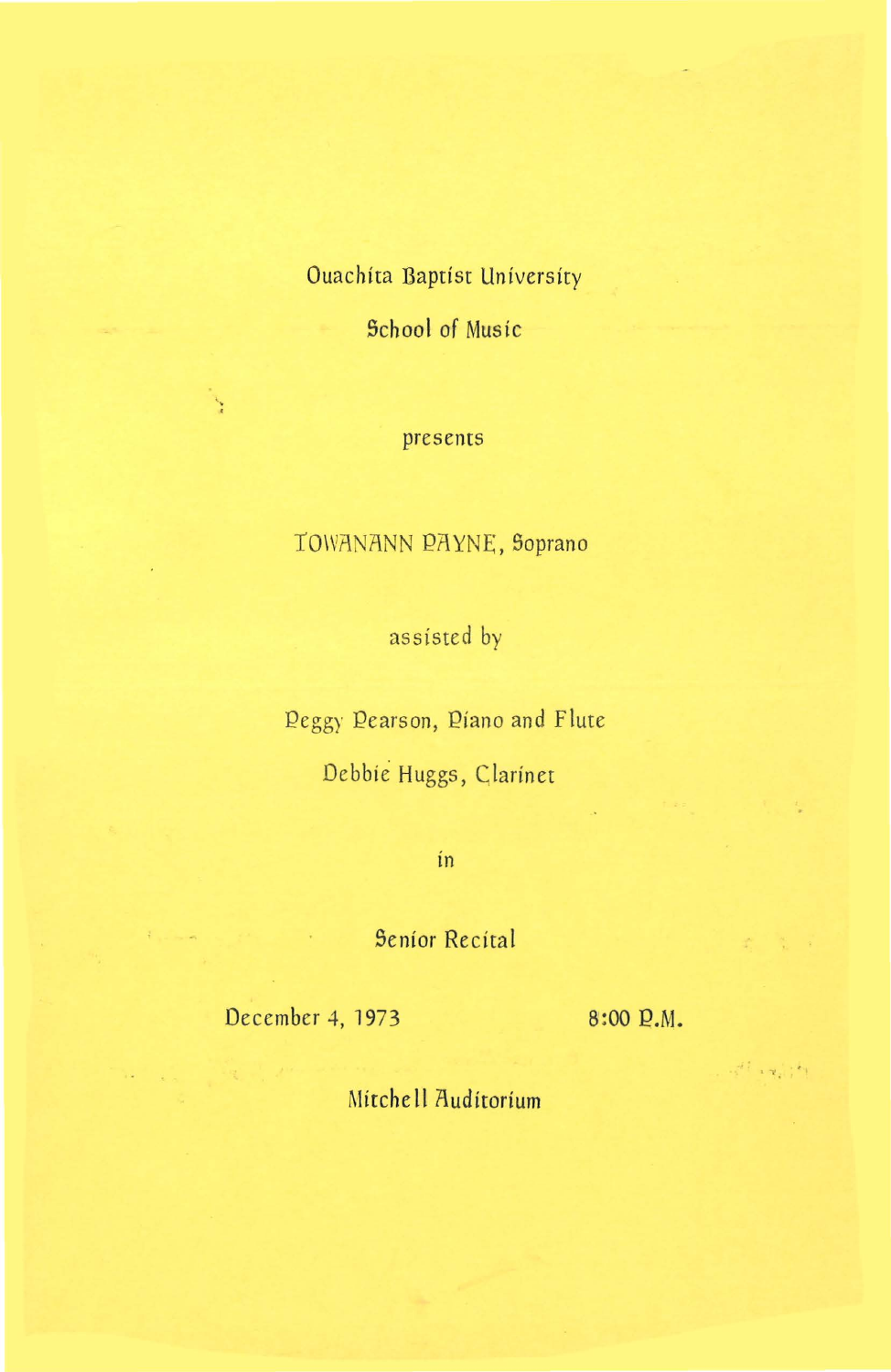As It Fell Upon a Day

**VINCENT COMPANY** 

For Soprano With Flute and Clarinet

 $\mathbf{I}$ 

How Beautiful Are the Feet of Them  $(Messiah)$ 

Nacht und Traume

Wie Melodien zieht es mir

**Chanson Triste** 

Villanelle

G.F. Handel  $(1685 - 1759)$ 

Franz Schubert  $(1797 - 1828)$ 

Johannes Brahms  $(1833 - 1897)$ 

> Henri Duparc  $(1848 - 1933)$

Eva Dell'Acqua

T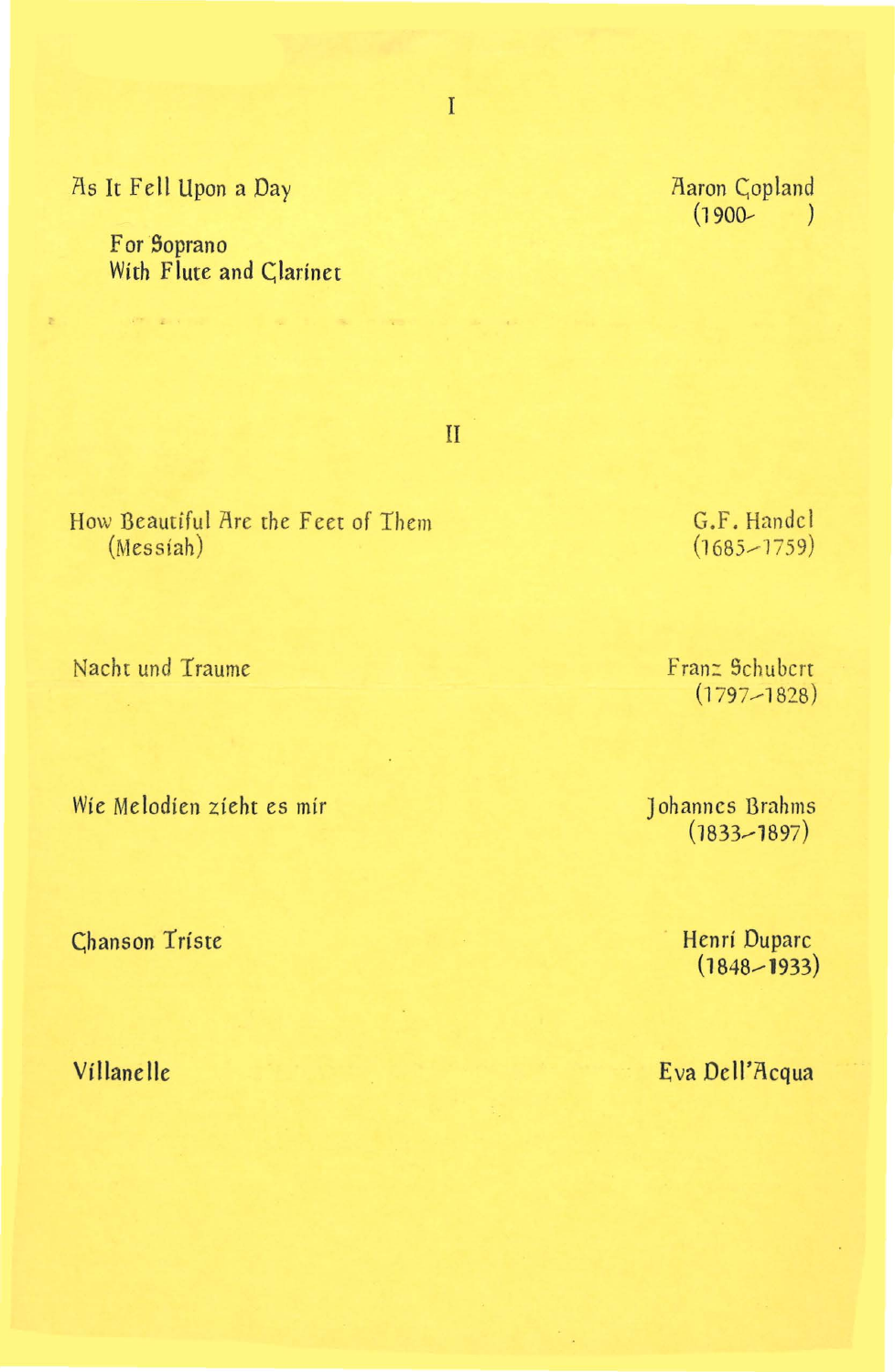Sí, mí chiamano mimi (La Boheme)

O mío babbino caro (Gianni Schicchi)

Juliet's Waltz Song (Romeo and Juliet)

A Simple Song  $(Mass)$ 

Rocking (The Mystery)

The Nightingale

The Trees on the Mountains (Susannah)

XXth Century

Gíacomo Puccíní  $(1858 - 1924)$ 

Gíacomo Puccini

Charles Gounod  $(1818 - 1893)$ 

IV

Leonard Bernstein  $(1918 \rightarrow$ 

> Carlisle Floyd  $(1926 - )$

> > Clifford Shaw

Carlisle Floyd

**Paul Sargent** 

III